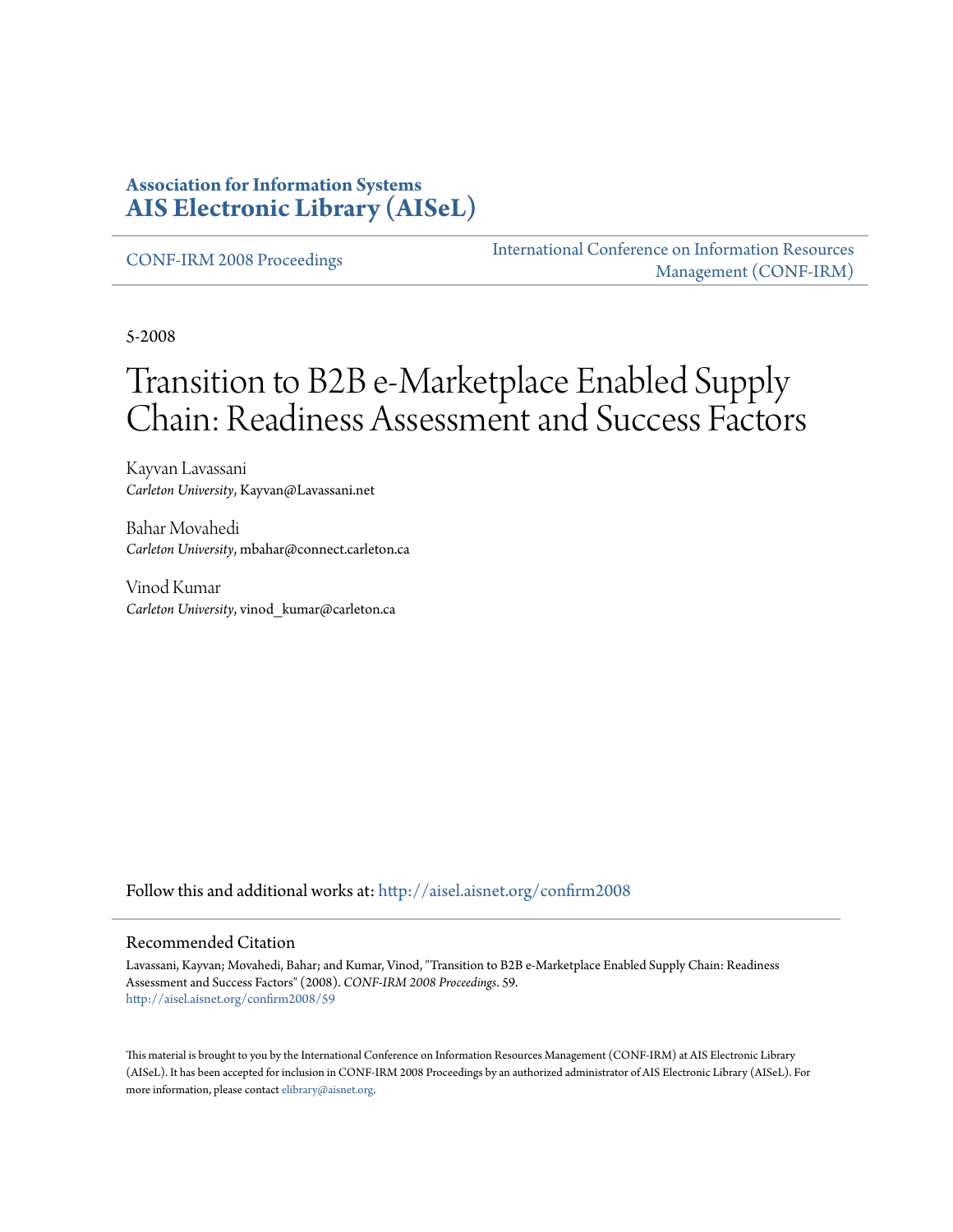## **85F. Transition to B2B e-Marketplace Enabled Supply Chain: Readiness Assessment and Success Factors**

Kayvan Lavassani Carleton University Kayvan@Lavassani.net

Bahar Movahedi Carleton University mbahar@connect.carleton.ca

Vinod Kumar Carleton University Vinod\_Kumar@Carleton.ca

#### *Abstract*

This paper explores the development of Supply Chain Management studies and identifies three eras: Creation, Integration, and Globalization. The study then focuses on the development of supply chain management in the integration era, and specifically on the identified gap in adoption of web based processes. Electronic Market places are introduced as one of the web based tools that can help with the integration of inter and intra organizational supply chains. We proposed a transition model that organizations go through during the adoption of electronic market places. We describe our proposed transition model and highlight the importance of readiness analysis and success factors of electronic marketplace adoption.

### *Keywords*

Supply Chain Integration, Electronic Marketplace adoption

### **1. Introduction**

In studying the development of supply chain management (SCM) studies three movements of supply chain (SC) evolution could be observed which we call: SC Creation, SC integration, and SC globalization. The first era of SCM, which we name here the *creation era*, started in the 1980s. The concept of SC was of great importance even in the early 20th century, especially by the creation of the assembly line, however the term *supply chain management* was first coined by the American industry consultant, Keith Oliver, in 1982 (Persson, 1997). The worldwide recession of the late 1980s and early 1990s provided an opportunity for industry managers to reexamine value creation models and cost reduction practices throughout their organizations at the strategic level. The need for large scale changes, reengineering, downsizing driven by cost reduction programs, and "widespread study and observation of Japanese practices between 1945 and 1990" (Harland, Christine and Lamming, 1999) are the characteristics of this era of SCM (Harland, Christine and Lamming, 1999; Schonberger, 1982; Schonberger, 1987; Womack, Jones, and Roos, 1990). From the beginning, the goal of SC was "cost reduction" and at the same time "increasing the value added" throughout the organizational processes (Harland *et al.*, 1999; Normann, 1984). However, in recent years the primary goal of SC has shifted towards customer fulfillment (Chiu and Lin, 2004; Madu and Madu, 2003). The second movement of SC, the *integration era*, is explained in details in the in the next section, *Evolution of SCM Integration*. This era started with the development of Electronic Data Interchange (EDI) systems in the 1960s and developed through the 1990s by the introduction of Enterprise Resource Planning (ERP)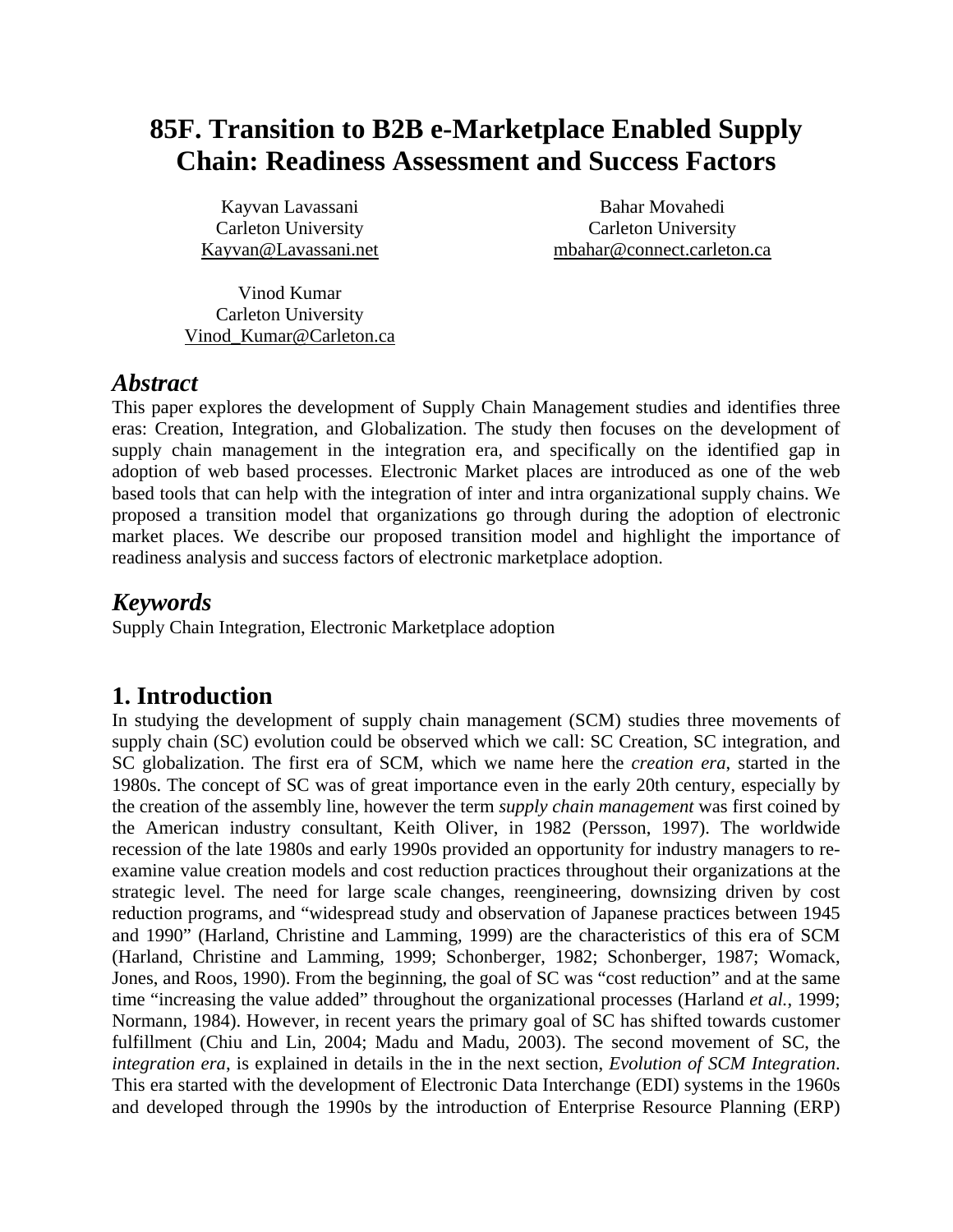systems. It has continued into the 21st century until the present time with the expansion of internet-based, collaborative systems. This era of SC evolution is characterized by both increasing value-added and cost reduction through integration. While EDI systems were mainly concerned with inter-organizational integration, and ERP systems were mainly concerned with intra-organizational integration; internet-based solutions became concerned with both interorganizational integration and intra-organizational integration. An integrated SC provides a significant competitive advantage for the individual participant organizations (Bayraktar E., Tatoglu E., and Zaim, 2007), consequently in developed economies the enterprise-enterprise competitions have been taken over by the chain-chain competitions (Koh, Demirbag, Bayraktar, Tatoglu and Zaim; 2007; Koh and Tan, 2006).

The third movement of SCM, *global SCM era* can be categorized by the attention towards systems of supplier relations and the expansion of SCM over national boundaries and into other continents. Although global use of global sources in the supply chain of organizations can be traced back several decades ago (e.g. the oil industry), it was not until the late 1980s that a considerable number of organizations started to integrate global sources into their core business. By the early 1990s, internationally sourced parts and components counted for one-third of U.S. trade, reaching to \$800 billion (Long, 2006). This era is characterized by the globalization of SCM in organizations with the goal of increasing competitive advantage, creating more valueadded, and reducing costs through "sourcing globally" (Kotabe and Mol, 2006). Global sourcing is defined as "The decision-making process through which firms find and manage inputs for production in an integrated, international context in order to contribute to the creation of sustainable competitive advantage by the firm" (Lockström, 2007, p.20). What differentiates this era from the creation-era, is the attention toward "global strategic perspective" by the operational management. Kotabe and Mol, 2006 in their book entitled *Global Supply Chain Management*  describe Global SCM as a "field of study". However, there is not a current consensus in academia as to whether global supply chain can be considered as a field of study. This study focuses mainly on the second movement of SC, the integration era.

This research is mostly focused on integration movement of supply chain management studies. In the next section we explore the concept of integration in supply chain management more explicitly.

### **2. Integration Era of Supply Chain Development**

Organizations have tried for decades to achieve greater integration not only within their organization among the different functions but also with their suppliers (backward linkages) and customers (forward linkages). Timothy McNichols and Louis Brennan (McNichols and Brennan, 2004), in their study on collaborative supply networks, identified four phases of the evolution of organizational integration through electronic networks (Figure 1). Timothy McNichols and Louis Brennan (McNichols and Brennan, 2004, McNichols and Brennan, 2006) trace the roots of "supply chain technological linkages" back to EDI systems in the 1960s, when a set of standards were developed by the United Nations and the American National Standard Institute in order to facilitate the exchange of information both between and within organizations. In the 1990s many organizations started to implement ERP systems so they could integrate all organizational data across functions. This phase was more advanced than EDI in the sense that application of EDI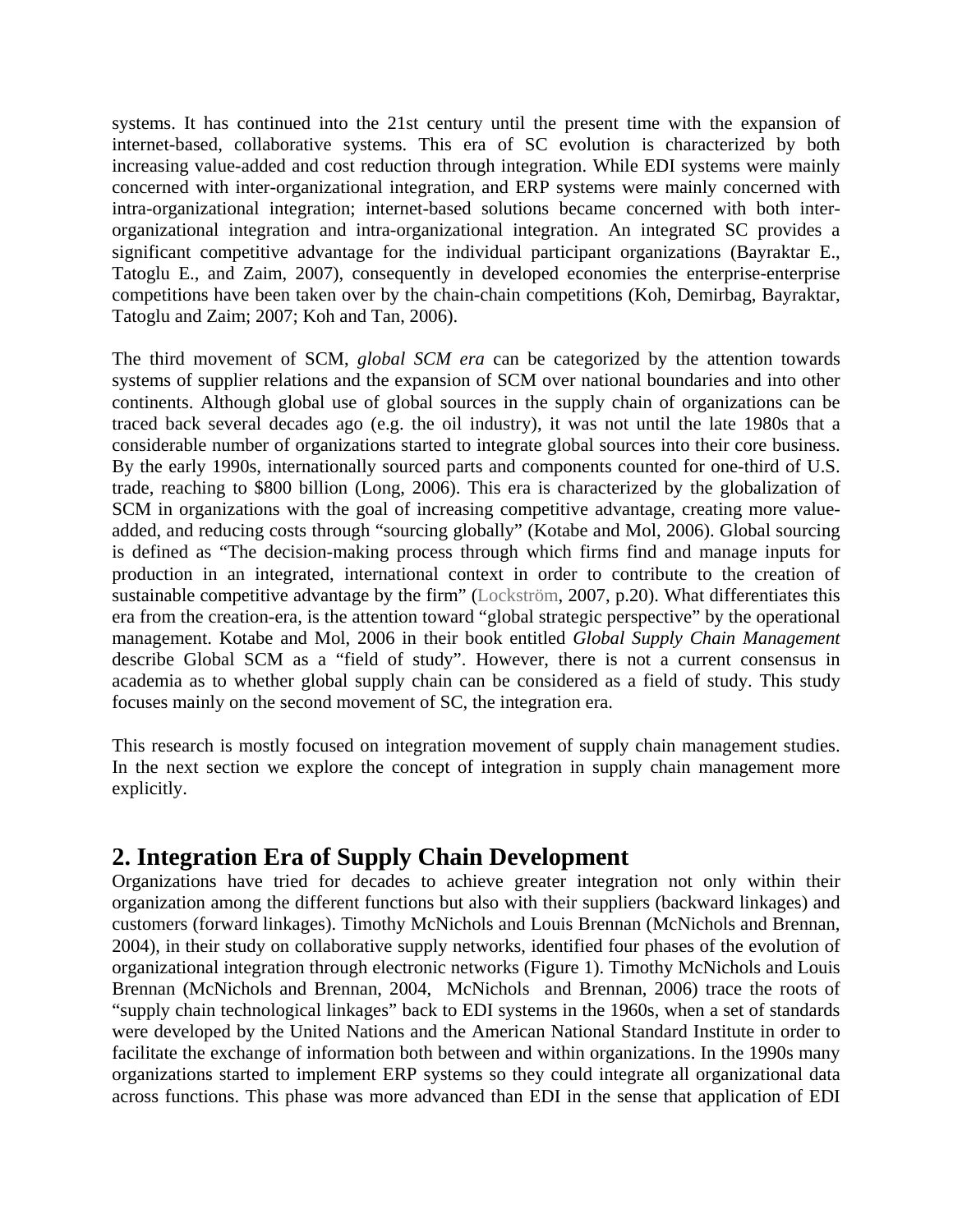did not necessarily imply changing the processes and the way of doing things. In pre-ERP systems there was only coexistence between the traditional work processes and the EDI system and information flow was fragmented by being based on functions. With the introduction of ERP systems, the traditional way of doing things was replaced with an integrated, cross-functional system. The early ERP systems were design to integrate the internal activities of the organizations.

In the late 1990s, development of virtual private network (VPN) promoted the application of web-based trading exchanges and organizations started to integrate their ERP systems with their suppliers and customers. In the 2000s, the domain of organizational integration has expanded to internet-based collaborative systems. "Just like ERP enabled collaboration between departments, the Internet has opened up never-before possibilities for widespread, real- time sharing of information among multiple trading partners" (Roshan S. Gaonkar and N. Viswanadham, 2007).



**Figure 1**: SC Integration Mediums Source: Timothy McNichols and Louis Brennan (2006)

In recent years, use of the Internet as a "commerce channel", has opened up "manifold possibilities for supply chain collaboration raging from customer-driven ordering, to collaborative design and manufacturing, to real-time pricing on the demand curve" (Roshan S. Gaonkar and N. Viswanadham, 2007). Ghenniwa, Huhns, and Shen (2005) used a proposed economically motivated multi-agent e-marketplace model to show that e-marketplaces can be used in supply chain integration between organizations in order to reduce times-to-market and costs.

Organizations are finding that collaboration with their partners is vital in their competitiveness. Traditional integration platforms, such as EDI and ERP, are "not enough for the rapidly growing and changing global marketplace". "eMarketplaces enable one-stop shopping for products by consumers, who depend on a variety of other products and services that can spread across several marketplaces. Likewise, suppliers can reach, discover, and develop new customers across various electronic marketplaces quickly with low cost. In general, electronic marketplaces offer businesses the chance to develop and enhance their most important relationships with customers and suppliers. It enables the creation and leveraging of services and supply operations in a way that seamlessly integrates business entities (customers, suppliers, partners, and competitors) in a dynamic trading community" (Ghenniwa, Huhns, and Shen, 2005). Many e-marketplaces – basically B2B EMs– are oriented to support supply chains (Pucihar, A. and Podlogar, 2003). The decision of organization to enter collaborative relationships with other organizations is generally based on two types of motive: Reactive motives and Proactive motives. While proactive motives are not driven by external forces, reactive motives are caused by changes and pressures in the business environment. According to Oliver (1990), these motives, whether reactive or proactive, can be categorized into six categories: necessity, asymmetry, reciprocity, efficiency, stability,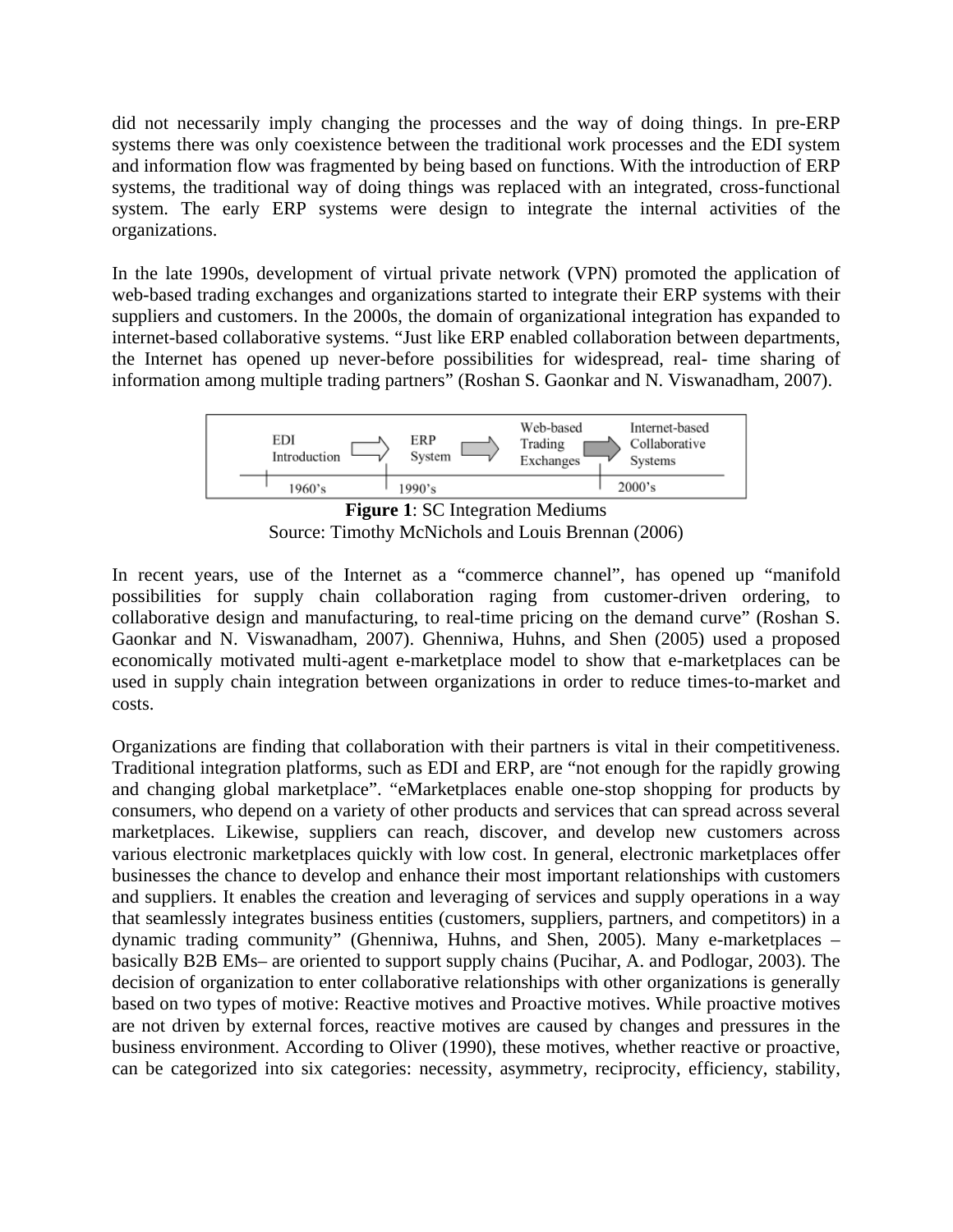and legitimacy. In the next section we will provide more exploration on the concept of electronic marketplaces.

Despite the popularity of web-based technologies (including EMs) there exists a gap in the literature with regards to adoption of these integration technologies (Samaniego, Arranz, Cabezudo, 2006). In this study we will explore the properties and adoption of electronic marketplaces in SCM integration.

### **3. Electronic Marketplaces**

Electronic marketplaces (EM) are new business models that are developing and changing rapidly (Mohini and Waddell, 2003). EM as a business model is built based on the notion that it can help organizations to "streamline complex business processes", "gain efficiencies", "aggregate buyers and sellers in a single contact point", "allow participant organizations to enjoy greater economies of scale and liquidity", "buy or sell anything easily, quickly and cost effectively", and "eliminate geographical barriers, and expand globally to reap profits in new markets" (Eng, 2004). A number of definitions for EMs are presented in the literature, which reflects how the concept is being viewed in academia. In table 1 we have presented a number of mostly cited definitions of EMs and their main focus. Traditionally, markets have three roles (Bakos, 1998): facilitating the transaction, matching buyers and sellers, and providing institutional infrastructure.

For the purpose of this study, we propose the following definition for the EMs. It uses the main points of the most cited definitions and considers the application of supply chain integration through B2B EMs: e-Marketplaces are effective and efficient collaborative Internet-based institutional infrastructures for inter-organizational negotiation and transaction.

This definition emphasizes the role of EMs as a collaborative enabler medium that is aligned with the application of EM in SC. The effectiveness of SC is defined by the ability of the SC to facilitate the transaction, matching buyers and sellers, and to provide institutional infrastructure (Bakos, 1998). Efficiency is defined with regards to the timeliness and cost of EMs.

### **4. Transition from Traditional SCs to B2B EM enabled SCs**

In defining the EMs, we mentioned that EM is a business model. Based on the review of 22 business models, Pateli and Giaglis (2003) identified seven main components of a business model as follows: *Mission*, *Target Market*, *Resources*, *Key Activities*, *Value Chain, Value Proposition,* and *Cost and Revenue Stream*. In transition from the traditional SCs to the new B2B EM enabled SCs (e-SC), the seven main components of the business model will be affected by different degrees. Mission, target market, value proposition, and revenue stream are the relatively least affected components of the business model, since this transition deals more with the operational activities of the organization. Resources, key activities (especially those related directly to SC), value chain, and cost are the components that will be most affected by the transition, as they are tightly coupled with the SC operation.

A number of technology transition models (TTM) are presented in the literature (e.g. Briggs et al., 1998; Lefebvre et al., 2002; Briggs, 2006), however there are very few studies that discuss

 $<sup>1</sup>$  Internet-based solutions refers to e-commerce solutions which is based on the use of IP (internet protocol)</sup>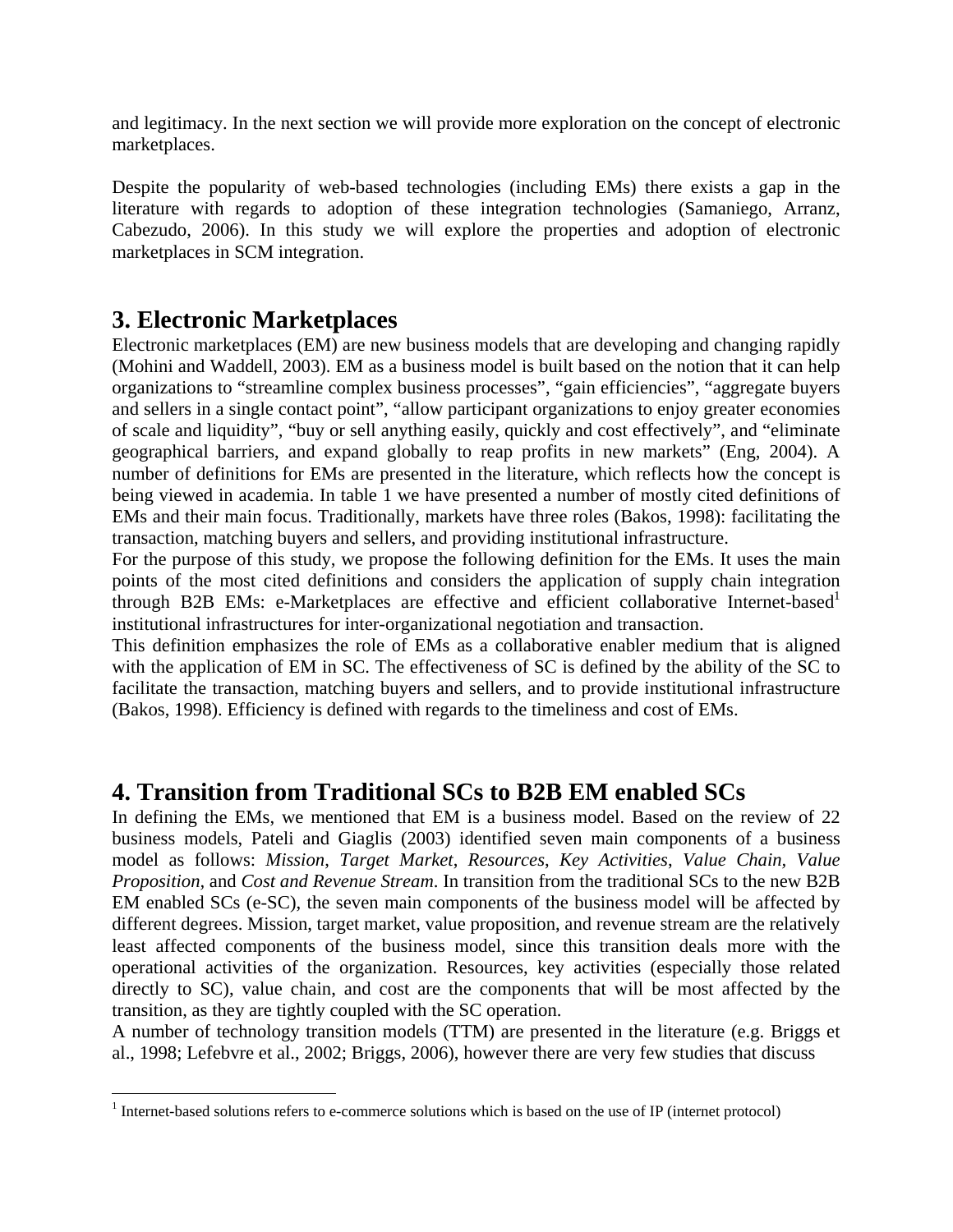| Author                       | Definition                                                                          | Main theme(s)           |
|------------------------------|-------------------------------------------------------------------------------------|-------------------------|
| McCoy and                    | An EM separates the negotiating function from the physical transfer of the          | Open<br>system,         |
| Sarhan                       | product or commodity in which the market trades. It can manage buyers_and           | separation<br>of        |
| (1988)                       | sellers_ offers and bids, as well as moving products directly from sellers to       | negotiation from        |
|                              | buyers. The system is open to all buyers and sellers, regardless of their location  | physical transfer       |
|                              | and can provide instant market information to all traders'                          |                         |
| Bakos                        | Facilitating the exchange of information, goods, services, and payments. In the     | Exchange                |
| (1998)                       | process, they create economic value for buyers, sellers, market intermediaries,     | facilitator             |
|                              | and for society at large                                                            |                         |
|                              |                                                                                     |                         |
| Bakos                        | An inter-organizational information system that allows the participating buyer      | Inter-                  |
| (1991)                       | and sellers to exchange information about prices and product offerings              | organizational          |
| <b>Bradley</b> and           | A public listing of products and their attributes from all suppliers in an industry | <b>Public listing</b>   |
| Peters                       | segment, and available to all potential buyers                                      |                         |
| (1997)                       |                                                                                     |                         |
| Schmid and                   | A media which fosters market-based exchanges between agents in all transaction      | Agent-based             |
| Lindemann                    | phases                                                                              | transaction             |
| (1998)                       |                                                                                     |                         |
| Segev,                       | Compared to many other electronic procurement solutions, EMs represent a            | А<br>neutral<br>e-      |
| Gebauer,                     | relatively neutral position between buyer and seller, providing services to both    | procurement             |
| and Farver                   | sides of a transaction. An EM represents a virtual place where buyers and sellers   | solution                |
| (1999)                       | meet to exchange goods and services                                                 |                         |
| Dai and                      | Function as digital intermediaries that focus on industry verticals or specific     | Digital                 |
| Kauffman                     | business functions. They set up marketplaces where firms participate in buying      | intermediaries          |
| (2000)                       | and selling activities after they obtain membership                                 |                         |
| Mueller                      | Electronic markets allow buyers and sellers to exchange information about           | Exchange                |
| (2000)                       | product offerings and prices bid and asked                                          | information about       |
|                              |                                                                                     | products                |
| IBM, i2, and                 | Commercial sites on the public Internet that allow large communities of buyers      | Large                   |
| Ariba (2000)                 | and suppliers to meet and trade with each other. They present ideal structures      | communities             |
|                              | for commercial exchange, achieving new levels of market efficiency by tightening    |                         |
|                              | and automating the relationship between supplier and buyer                          |                         |
| Kaplan and                   | A meeting-point where suppliers and buyers can interact online                      | Meeting point           |
| Sawhney                      |                                                                                     |                         |
| (2000)                       |                                                                                     |                         |
| Lipis et al.                 | An Internet-based solution that links businesses interested in buying and selling   | Internet-based          |
| (2000)                       | related goods or services from one another. It can be distinguished from a          | solution                |
|                              | procurement or distribution system insofar as it must be neutral, taking into       |                         |
|                              | account the interests of both buyers and sellers in its governance                  |                         |
| IBM, i2, and<br>Ariba (2000) | A many-to-many, web-based trading and collaboration solution that enables           | Web-based<br>Efficient  |
|                              | companies to more efficiently buy, sell, and collaborate on a global scale          | global<br>Collaboration |
|                              |                                                                                     | solution                |
| Archer and                   | A virtual marketplace where buyers and suppliers meet to exchange information       | Virtual place for       |
| Gebauer                      | about product and service offerings, and to negotiate and implement business        | Negotiation<br>and      |
| (2000)                       | transactions                                                                        | Transaction             |
| Fortino,                     | An e-commerce environment that offers new channels and business models for          | Effective<br>and        |
| Garro, and                   | buyers and sellers to effectively and efficiently trade goods and services over the | Efficient Channel       |
| Russo                        | internet                                                                            | business<br>and         |
| (2004)                       |                                                                                     | model                   |
|                              |                                                                                     |                         |

**Table 1**: Definitions of Electronic Marketplaces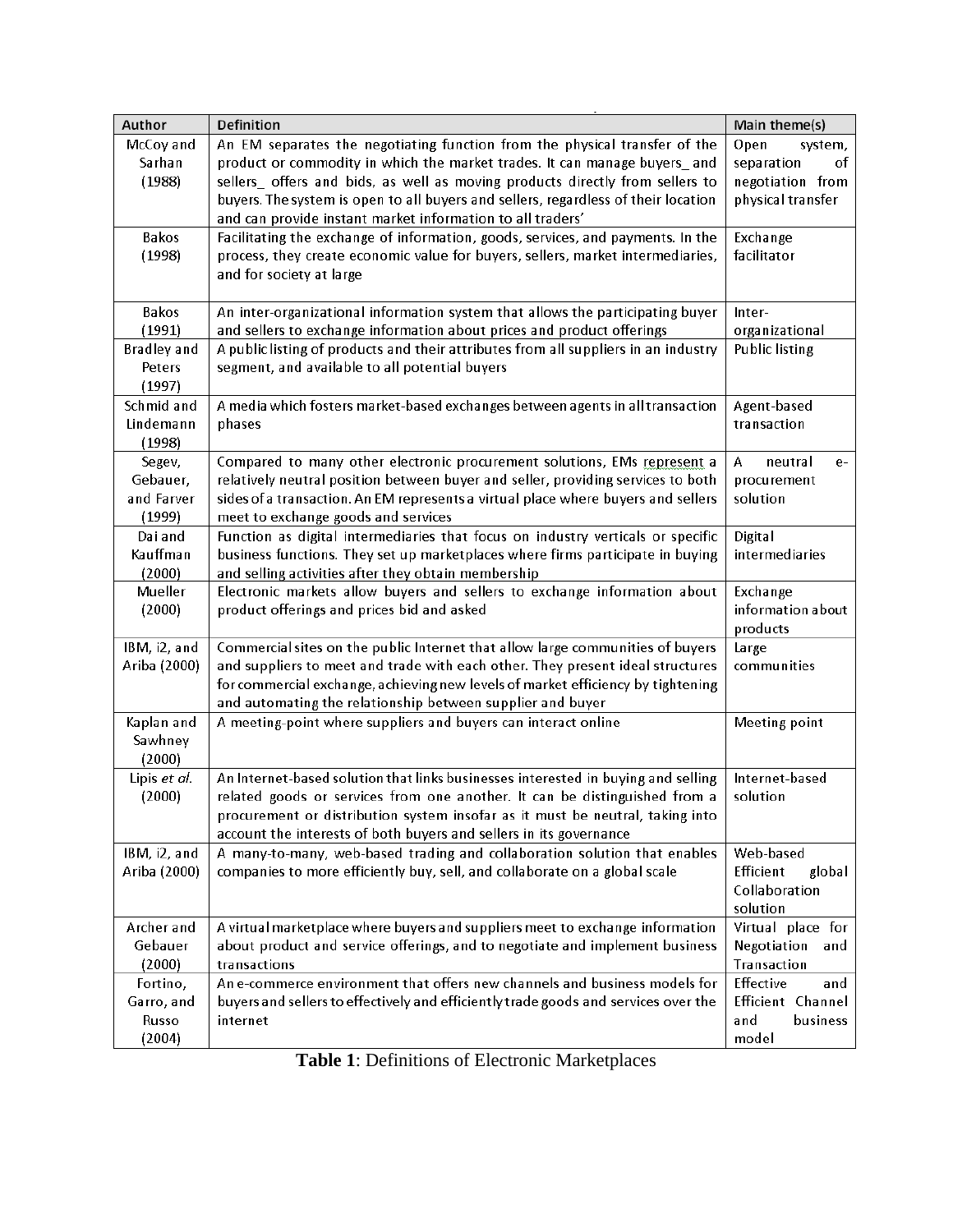the TTM in the context of EMs. In this section, the proposed model of transition from the traditional SC to B2B EM enabled supply chain (e-SC), is described (Figure 1). According to this model the transition starts with the readiness analysis. The decision to conduct the transition is influenced by readiness factors –which we will discuss in the following section. In general the decision to carry out the transition is the function of expected value (Briggs, 2006) of EM enabled SC. The transition continues with strategic planning, facilitating the adopting of EM, and post adoption activities. The success factors play an important part in adoption phase of transition and therefore in the following sections these success factors are explored explicitly.



**Figure 1**: Supply Chain Transition Model

#### *Stage 1: Readiness Analysis*

The transition starts with the readiness analysis (Chang and Shaw, 2004; Pucihar, A. and Podlogar, 2003; Yue, 2007; McNichols and Brennan, 2006; Farid and Hananasen, 2001). The readiness of firms to engage in SC collaboration using B2B EMs stems from a readiness to adopt the EM and readiness for SC collaboration through B2B EMs. E-Readiness is influenced by the firm's organizational and environmental factors. The attention to readiness factors is the key to successful completion on this stage. An imprecise readiness analysis can cause the failure of transition. Because of the importance of this stage we have provided explicit research on readiness analysis.

#### *Factors Affecting Readiness Analysis*

For adopting B2B EMs in SCs, one of the most important issues facing managers is the degree of readiness of the adopting organizations to undergo the change process. This readiness includes two aspects: the readiness of the organizations for supply chain collaboration and the readiness of organizations to adopt the EM business model. It is important to note that there exist few empirical studies investigating the degree of readiness of organizations for SC collaboration and EM adoption. Our review of studies in this area identified two sets of organizational and environmental readiness factors. Organizational readiness factors include: SC readiness (Chang and Shaw, 2004; Dai and Kauffman, 2000), The level of eCommerce development in organization (Pucihar, A. and Podlogar, 2003), Availability of IT personnel and resources (Pucihar, A. and Podlogar, 2003), Ability to connect with business partners (Pucihar, A. and Podlogar, 2003), Knowledge and experiences about EM (Pucihar, A. and Podlogar, 2003), Corporate IT capabilities (Chang and Shaw, 2004), Perceived Technology Risk (Chang and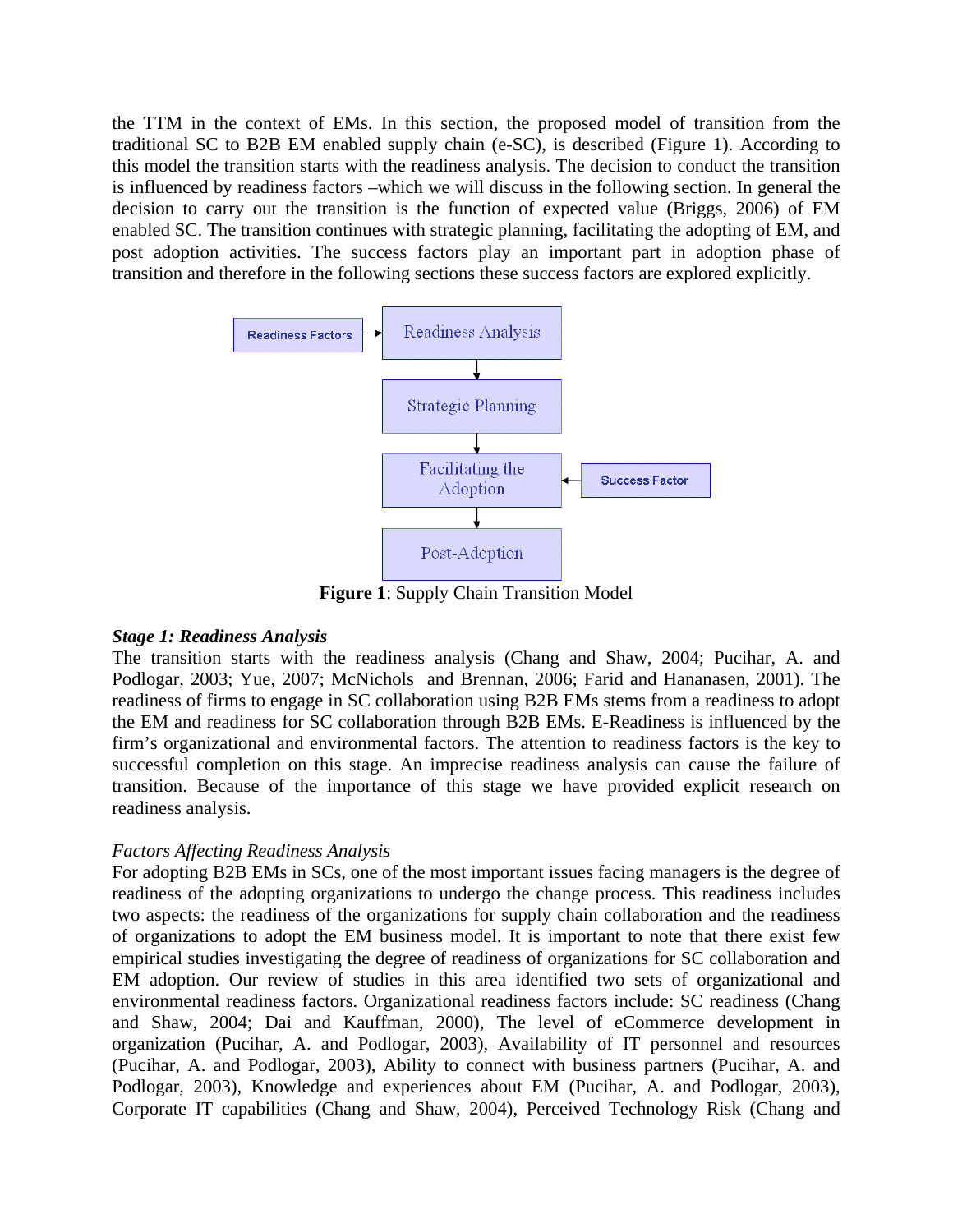Shaw, 2004), and Promotion from top management (Farid and Hananasen, 2001). The environmental readiness factors include: Supportive market condition (Chang and Shaw, 2004), Relationships with suppliers (McNichols and Brennan, 2006), and Competitiveness of the business environment (Yue, 2007).

#### *Stage 2: Strategy Planning*

The next step after readiness analysis is strategy planning. This is based on the supply chain strategy, operations strategy (Sharifi, Kehoe and Hopkins, 2006), compatibilities, and relationships (McNichols and Brennan, 2006). An important strategic decision making in this stage is clarifying the e-Marketplace strategy, and most importantly selecting the type of EM. In the second stage of transition, based on the organizational factors, characteristics of EMs and environmental factors firms should come to a decision about two critical issues of *EM strategies*. The first and most important decision (Markus , 2006) in this stage is whether the SC should become B2B EM enabled or not, based on their strategic goals and readiness assessment. Yue's (2007) empirical study indicates that in this stage "competitiveness of the business environment" is the most influential factors in decision making on the adoption of EMs. "Promotion from top management" and "firm characteristics" were found to be the second and third significant factors affecting the firm's decision on this issue. If the firm decided to integrate its SC with B2B EMs, the second decision is the selection of the appropriate EM type. The type of EM employed should have alignment with the strategic goals firm, operation strategy, organizational characteristics, and environmental circumstances of the firm (Sharifi, Kehoe and Hopkins, 2006). To the best of the knowledge of the author of this study there is a gap in the literature on the relationship between the organizational strategic factors and the type of EM that firms should select. A clearly defined and focused strategy that is shared by all employees and among EM participants is essential (Brunn, Jensen, and Skovgaard, 2002).

#### *Stage 3: Facilitating the Adoption*

The *third stage* of the transition is facilitating the adoption of EMs. Firms, EM, and the business environment have a significant role in facilitating the transition. Firms can facilitate the transition through providing the necessary technological platform (such as integrating ERP systems into the B2B EMs), training the employees, standardizing the workflow and documentation, securing top management support, and building collaborative relationships with other existing and potential EM participants. The EMs can enhance this transition through providing liquidity, critical mass, neutrality, security, trust, ease of use, reliability, value-added services, core functionality, and compatibility of EM with SCs. In addition to firms and EMs, the stimulation from other businesses – including competitors as a reactive motive – and government are influential in the successful adoption of the B2B EMs in SC integration.

#### *Success Factors of Adoption of Electronic Marketplaces*

Based on our literature review we identified 37 factors contributing to the success of adoption of EMs. We categorised these factors into three groups: organizational factors, EM factors, and environmental factors. Each are the three categories of success factors are presented here separately.

The *organizational factors* include: Organization's relationship with businesses (Pucihar, A. and Podlogar, 2003; (Neill and Sharon, 2004), Strategic positioning, focus (Neill and Sharon, 2004; Brunn, Jensen, and Skovgaard, 2002), Technology platform (Brunn, Jensen, and Skovgaard,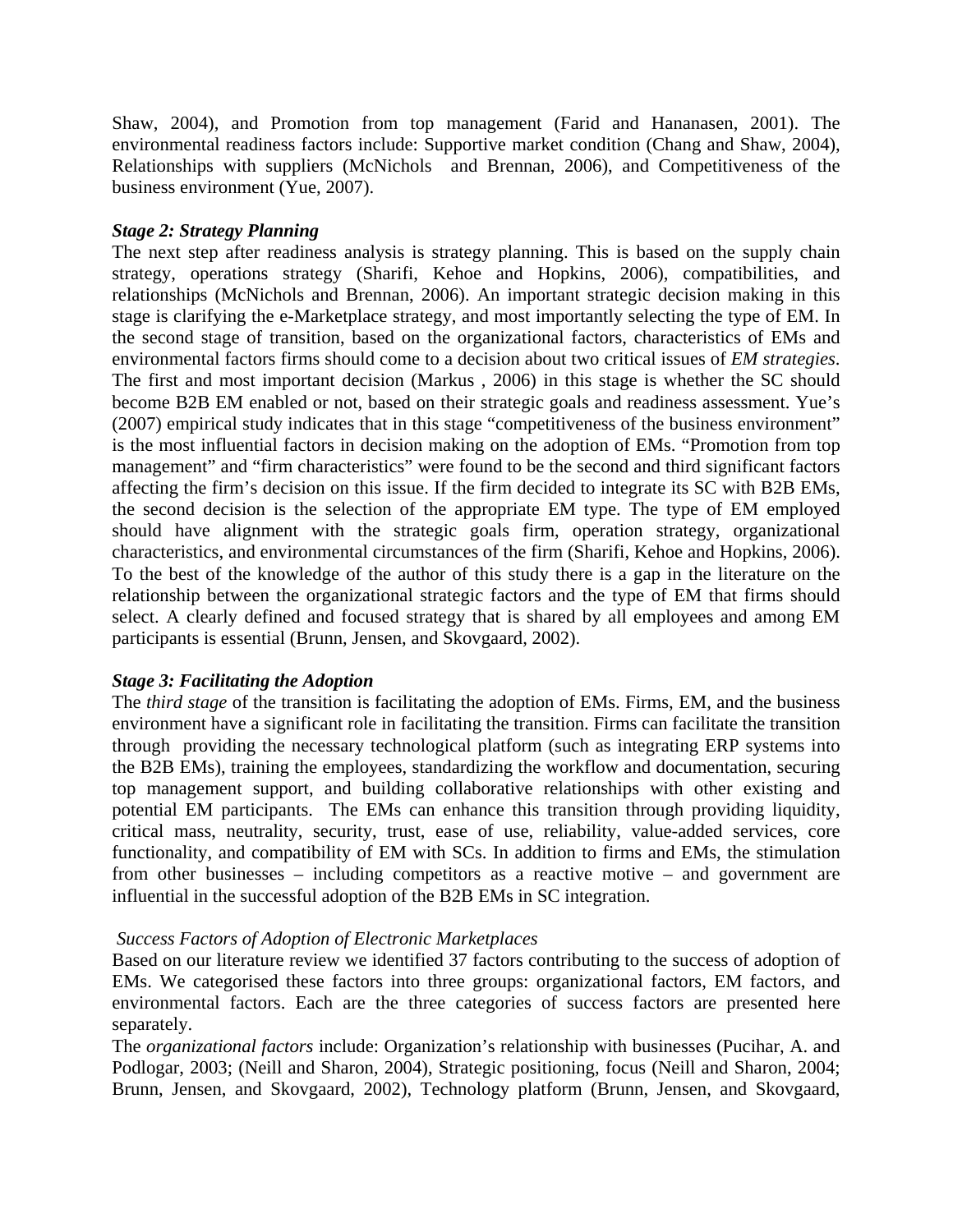2002), Compatibility of processes with EMs (Li and Li, 2005), Degree of workflow standardization and documentation (Yue, 2007), Extent of workflow computerization (Yue, 2007), Top management support (Yue, 2007), Product characteristics: complexity of product description and price (Fairchild, Ribbers, 2004), Asset specificity (Fairchild, Ribbers, 2004), Partnerships, access to a similar interest user community (Brunn, Jensen, and Skovgaard, 2002; Li and Li, 2005), Learning costs (Fairchild, Ribbers, 2004), and Geographic location (Fairchild, Ribbers, 2004).

*EM factors* include: Critical mass (Neill and Sharon, 2004; Fairchild, Ribbers, 2004), Liquidity (Neill and Sharon, 2004; Ramsdell , 2000; Brunn, Jensen, and Skovgaard, 2002; Fairchild, Ribbers, 2004), Independence/Neutrality (Neill and Sharon, 2004; Fairchild, Ribbers, 2004), Security (Neill and Sharon, 2004; Fairchild, Ribbers, 2004), Trust (Neill and Sharon, 2004; Fairchild, Ribbers, 2004), Ease of use (Neill and Sharon, 2004), Reliability (Neill and Sharon, 2004; Li and Li, 2005) Value-added services, throughput, support for bidding and/or negotiation (Neill and Sharon, 2004; Li and Li, 2005), Core functionality (Neill and Sharon, 2004), Facilitation of product customization (Li and Li, 2005), Compatibility (Li and Li, 2005), EM ownership, management, and governance (Ramsdell , 2000), Openness (simple EM entry and exit) (Chang and Shaw, 2004; Ramsdell , 2000; Fairchild, Ribbers, 2004), technology (Brunn, Jensen, and Skovgaard, 2002), Capturing value (Brunn, Jensen, and Skovgaard, 2002), Functionality and support (Fairchild, Ribbers, 2004), and quality of information (Fairchild, Ribbers, 2004).

The most significant *environmental factors* were found to be: Existence of trust between business partners (Pucihar, A. and Podlogar, 2003), Encouragement from the business environment (Pucihar, A. and Podlogar, 2003), Organization's relationship to the business environment (Pucihar, A. and Podlogar, 2003), Use of eCommerce between business partners (Pucihar, A. and Podlogar, 2003), and Market readiness (Neill and Sharon, 2004).

#### *Stage 4: Post Adoption*

The last stage is the post-adoption *stage*. In this stage, firms utilize their new SC and try to capture the benefits of their new B2B enabled supply chain. Yue's (2007) study shows that competitiveness of the business environment is the most important factor for firms to continue the use and expansion of the use of B2B enabled supply chain. At this stage "promotion from top management" and "firm characteristics" are not influential in the adoption and the use of B2B enabled supply chains. After review of the readiness factors and post-implementation success factors, it was identified that while readiness is mostly influenced by organizational and environmental factor, the post-implementation is mostly inflected not only with organizational and environmental factors, but also with EM factors.

### **5. Conclusion**

In this paper we described the three movements of supply chain development: Creation, Integration, and Globalization. We then narrowed down our study to integration domain of SCM. The technological dimension of SC integration was explored and EM was introduced as one of the tools for integration of organizational SC and inter organizational collaboration. We should note that EMs are only one of the means among other tools which can facilitate the integration of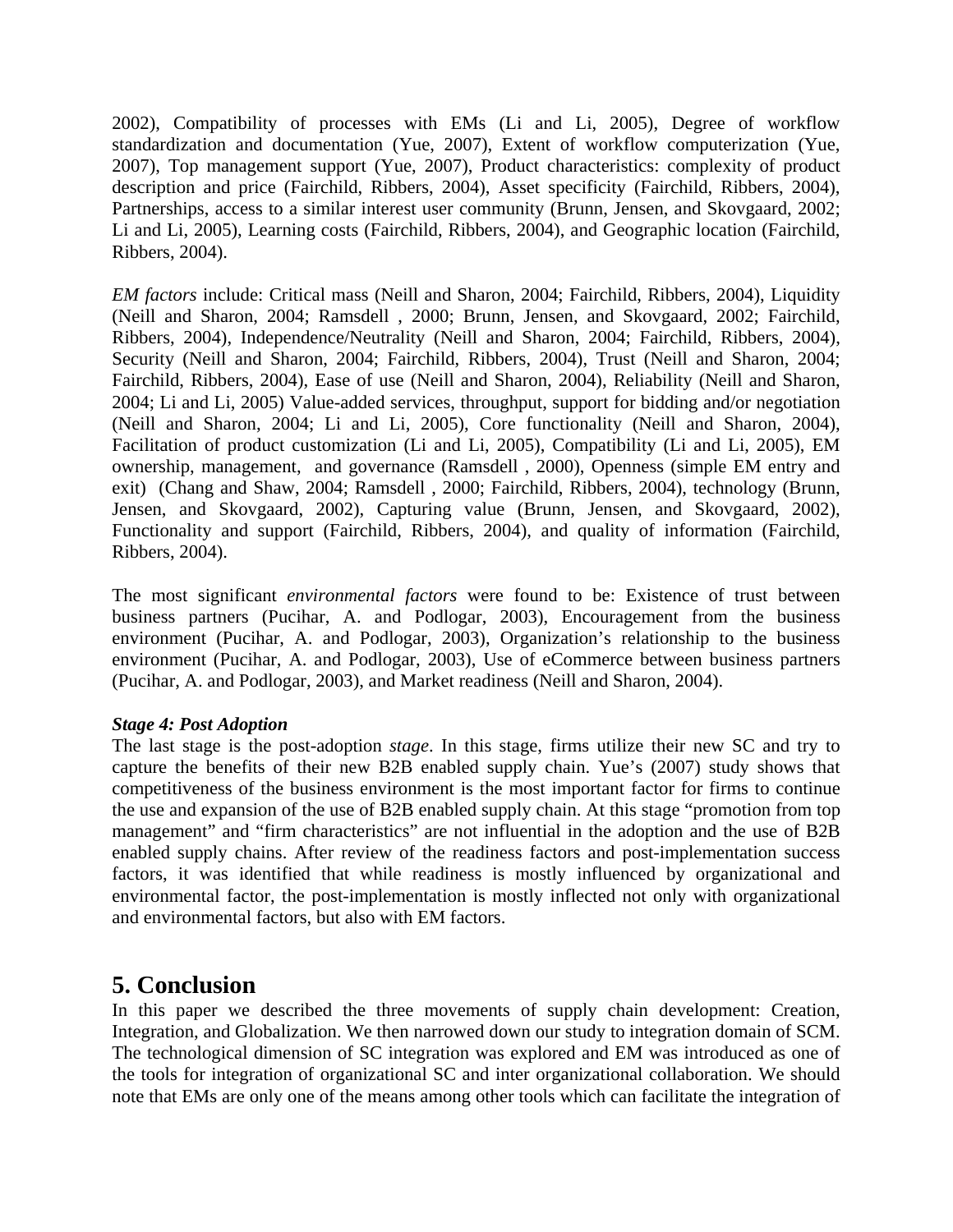inter and intra-organizational supply chain. EMs are not to replace any previously used integration tools, rather they are to integrated with the existing organizational processes and enable organizations to create more value throughout the supply chain. We identified that there are very few studies exploring the adoption of EMs for supply chain integration. In an effort to address this issue we reviewed the technology transition models and proposed a transition model for successful adoption of EMs in organizational supply chains.

We paid significant attention to the readiness analysis and adoption stages of transition, while emphasising that transition to B2B enabled supply chains does not end with adoption. However because of the limited studies in this area, the readiness analysis and success factors are mostly developed based on the review of the literature on general forms of EM implementation –and not merely adoption of EM in SCM. Further studies are required to validate and (if required) to refine this transition model.

### *References*

- Archer, N.; Gebauer, J. "Managing in the Context of the New Electronic Marketplace". Proceedings 1st World Congress on the Management of Electronic Commerce, Hamilton, Ontario, Canada, January 19 – 21, 2000.
- Bakos, J. Y. "A strategic analysis of Electronic Marketplaces". MIS Quarterly, 1999, Vol. 15 No. 3, pp. 295-310
- Bakos, J.Y. "The Emerging Role of Electronic Marketplaces on the Internet,"Communications of the ACM, 1998, 41, 8, 35-42.
- Bayraktar E., Tatoglu E., and Zaim S., "The impact of Supply Chain Management Practices on Performance of SMEs". Industrial Management & Data Systems, Vol. 107 No. 1, 2007 pp. 103-124
- Bradley III, D.B., Peters, D., "Electronic Marketplaces: Collaborate If You Want To Compete". 42nd World Conference International Council for Small Business, San Francisco, June 1997.
- Briggs R. O., Adkins M., Mittleman D., Kruse J., Miller J., Nunamaker J. F. (1998) A technology transition model derived from Field Investigation of GSS use aboard the U.S.S. CORONA. Journal of Management Information Systems , Volume 15 , Issue 3
- Briggs Robert O. (2006) The Value Frequency Model: Toward a Theoretical Understanding of Organizational Change. Proceedings of International Conference of Group Decision and Negotiation (GDN), 2006, Karlsruhe, Germany.
- Brunn P., Jensen, M. and Skovgaard, J., "E-marketplaces: crafting a winning strategy", European Management Journal, Vol. 20 No. 3, 2002, pp. 286-98.
- Chang and Shaw, "Developing the Readiness Index of IT-enabled Supply Chain Collaboration". Center for IT and e-Business Management. University of Illinois and Urbana Champaign. 2004, URL:
- Chiu M. and Lin G., "Collaborative supply chain planning using the artificial neural network approach". Journal of Manufacturing Technology Management, Volume 15 • Number 8 • 2004 • pp. 787–796
- Dai, Q. and Kauffman, R. "Business models for Internet based e-procurement systems and B2B electronic markets: An exploratory assessment", Proceedings of the 34th Hawaii International Conference on Systems Science, 2000.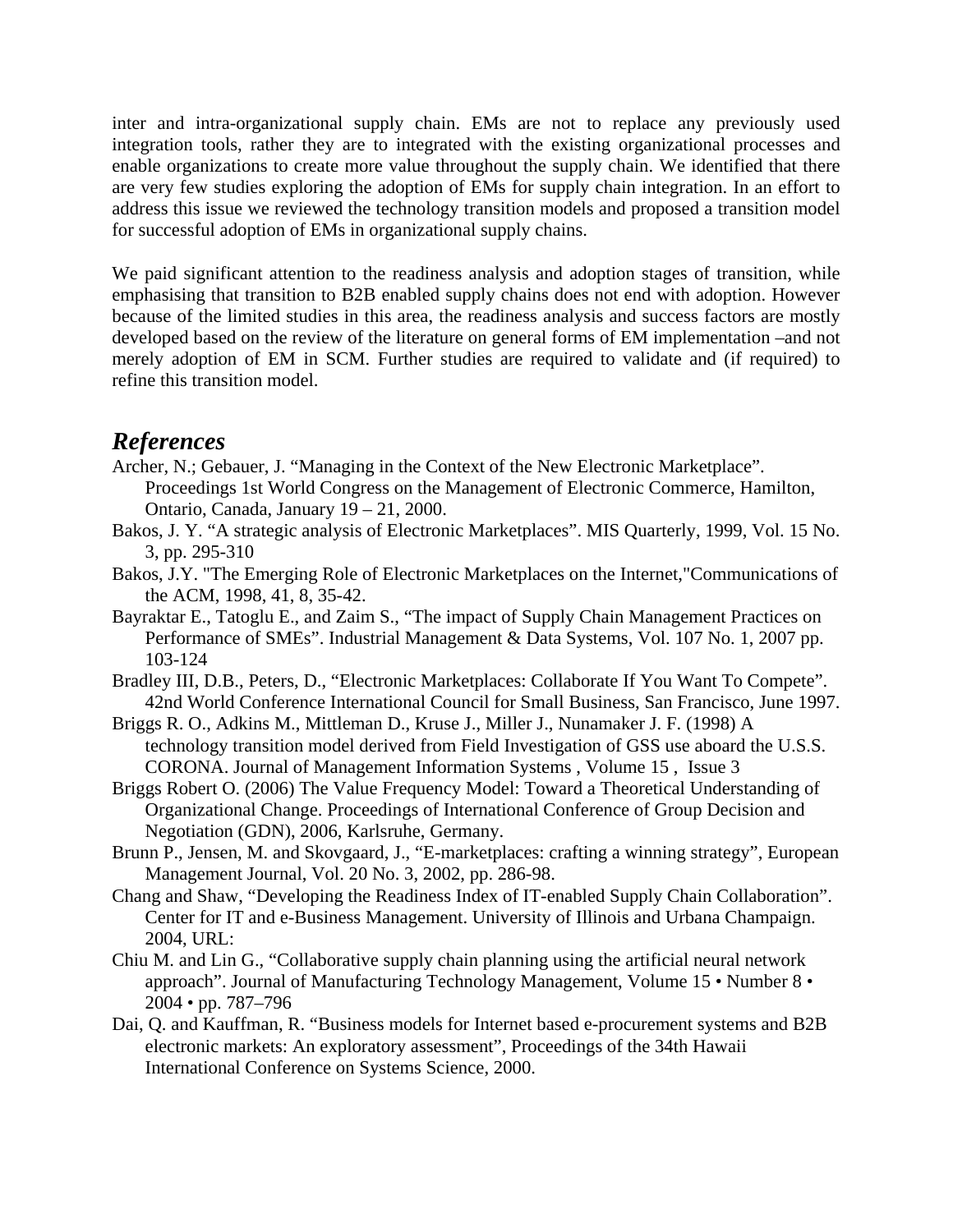- Dai, Q. and Kauffman, R., "To be or not to B2B? an evaluative model for e-procurement channel adoption", Working Paper, Carlson School of Management, University of Minnesota, Minneapolis, MN, 2000.
- Eng, Teck-Yong "The role of e-marketplaces in supply chain management". Industrial Marketing Management 33, 2004, 97-105.
- Fairchild, A. M., Ribbers, P. M. A., and Nooteboom, A. O., "A Success Factor Model for Electronic Markets: Defining Outcomes Based on Stakeholder Context and Business Process". Business Process Management Journal, 10(1), 2004, pp. 63-79.
- Farid and Hananasen, "B2B E-commerce: Value Chain Transformation, Enablers and Barriers, Technology, Privacy and Security". MIT Masters thesis, 2001
- Fortino, G. and Russo, W. "A Statecharts-based Software Development Process for Mobile Agents". Information and Software Technology, 2004.
- Ghenniwa Hamada, Huhns Michael, and Shen Weiming, "eMarketplaces for Enterprise and Cross Enterprise Integration". Data & Knowledge Engineering, Vol. 52, 2005, pp. 33–59.
- Harland, Christine M. and Lamming, Richard C., "Developing the Concept of Supply Strategy". International Journal of Operations & Production Management, Vol. 19 No. 7, 1999, pp. 650-673.
- IBM, i2, & Ariba, A. M. "E-marketplaces Changing the Way we do Business". Available at: www.ibm-i2-ariba.com, A whitepaper published by Ariba and date accessed May 2000.
- Kaplan, Robert S. & Sawhney, Mohanbir "B-to-B e-commerce hubs: towards a taxonomy of business models", Harvard Business Review, 79(1), 2000, 97–100.
- Koh S.C. Lenny, Demirbag M., Bayraktar E., Tatoglu E. and Zaim S., "The impact of supply chain management practices on performance of SMEs". Industrial Management & Data Systems, Vol. 107 No. 1, 2007 pp. 103-124
- Koh, S.C.L. and Tan, K.H., "Operational Intelligence Discovery and Knowledge Mapping approach in a Supply Network with Uncertainty", Journal of Manufacturing Technology Management, Vol. 17 No. 6, pp. 687-99.
- Kotabe M., and Mol JM. J., "Global Supply Chain Management". Edward Elgar Publishing Limited, 2006.
- Lefebvre Louis A, and Lefebvre Elisabeth (2002). E-commerce and virtual enterprises: issues and challenges for transition economies. Technovation 22 (2002) 313–323
- Li J. and Li L., "On the Critical Success Factors for B2B E-marketplace". Proceedings of the 7th international conference on Electronic commerce. 2005, pp. 119 - 122 ISBN:1-59593-112-  $\theta$
- Lipis, L.J., Villars, R., Byron, D., Turner, V. "Putting Markets into Place: An e-Marketplace Definition and Forecast". 2000, Downloadable from website http://www.idc.com.
- Lockström, Martin "Low-Cost Country Sourcing: Trends and Implications", Published 2007 DUV. ISBN 3835006924
- Long D., "International Logistics: Global Supply Chain Management". Springer; 1<sup>st</sup> edition, 204, ISBN 1402074530
- Madu C. N., and Madu A. A., "E-quality in an integrated enterprise". The TQM Magazine. Jun 2003 Volume: 15 Issue: 3 Page: 127 – 136
- Markus, M. Lynne, "Secret to integrate with your business partner—Maximize the benefits for them AND maximize the benefits for yourself", CIO Insight, Jul-2006
- Markus, M. Lynne, "Secret to integrate with your business partner—Maximize the benefits for them AND maximize the benefits for yourself", CIO Insight, Jul-2006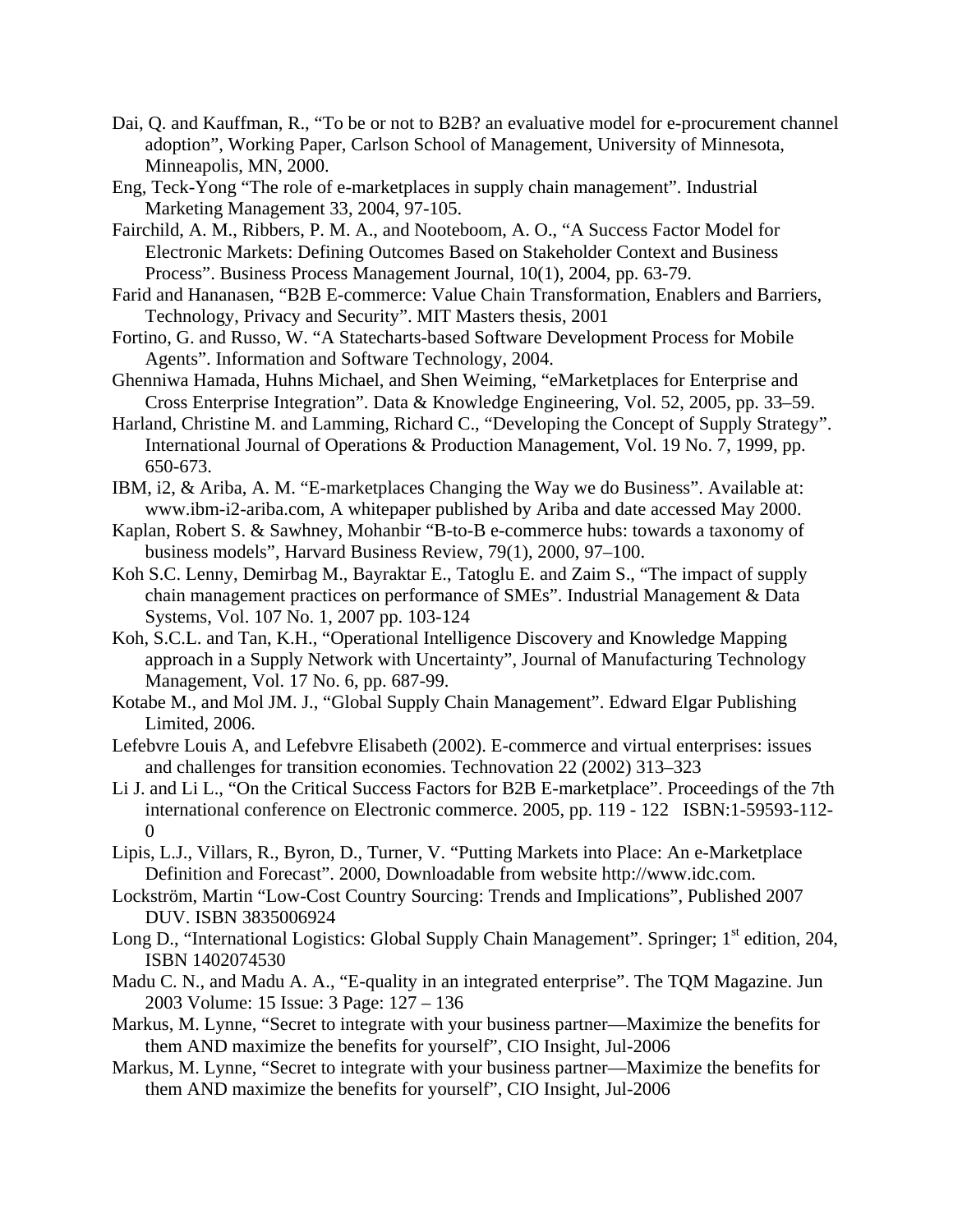McCoy, J.H., Sarhan, M.E., "Livestock and Meat Marketing". AVI Book Publishing, 1988.

- McNichols, T.J. and Brennan, L., "Can electronic data interchange measure up to a collaborative supply chain?" in Hosni Y.A. and Khalil T.M. (Eds). Internet Economy: Opportunities and Challenges for Developed and Developing Regions of the World, Oxford: Elsevier Ltd., 2004 pp.27–42.
- McNichols, T.J. and Brennan, L., "Evaluating partner suitability for collaborative supply networks". International Journal of Networking and Virtual Organizations, 2006 - Vol. 3, No.2 pp. 220 - 237
- Mohini Singh and Dianne Waddell "E-Business Innovation and Change Management". Publisher: IGI Global, September 2003, ISBN-13: 978-1591401384
- Mueller, R.A.E., (2000). Emergent E-Commerce in Agriculture. Agriculture Issues Center, AIC Issues Brief (14), December.
- Neill Mark and Purchase Sharon, "An Asian Perspective on Airline Industry eMarkets", Australasian Marketing", Australasian Marketing Journal, 2004, 12, 1.
- Normann, R., "Service Management: Strategy and Leadership in Service Business", John Wiley and Sons, New York, NY, 1984.
- Oliver C., "Determinants of inter-organizational relationships: Integration and future directions". Academy of Management Review, Vol. 15:241-265, 1990.
- Pateli, A. and Giaglis, G. "A Framework for Understanding and Analysing e- Business Models' (Contribution to the 16th Bled Electronic Commerce Conference), 2003, URL: http://www.eltrun.gr/papers/pateli\_giaglis\_bled2003.pdf, Download 2005-07-02.
- Pateli, A. and Giaglis, G., "A Framework for Understanding and Analyzing e- Business Models", 16th Bled Electronic Commerce Conference, 2003 URL: http://www.eltrun.gr/papers/pateli\_giaglis\_bled2003.pdf
- Persson J., "A Conceptual and Empirical Examination of the Management Concept Supply Chain Management", Licentiate Thesis, Lulea University of Technology, Lulea, 1997.
- Pucihar, A. and Podlogar, M., "Influence of business environment on successful entering emarketplace: case in large organizations in Slovenia"., Research works proceedings, Vol. 10, 2003, Economics set. Ostrava: Technical University of Ostrava, Faculty of Economics, 371- 379.
- Ramsdell, G., "The real business of B2B", The McKinsey Quarterly, No. 3, 2000, pp. 175-6
- Roshan S. Gaonkar and N. Viswanadham, "Analytical Framework for the Management of Risk in Supply Chains", IEEE Transactions on Automation Science and Engineering, VOL. 4, NO. 2, APRIL 2007
- Samaniego M. Jose, Arranz Ana M. , Cabezudo Rebeca S. J. "Determinants of internet use in the purchasing process", Journal of Business & Industrial Marketing Volume 21 Number 3 2006 pp. 164-174.
- Schmid, B.F. and Lindemann, M.A. "Elements of a reference model for electronic markets", 31st Hawaii International Conference on System Sciences, IEEE Computer Society Press, Los Alamitos, CA, 1998, pp. 193-201.
- Schonberger, "World Class Manufacturing: The Lessons of Simplicity Applied", Free Press, New York, NY, 1987.
- Schonberger, R.J., "Japanese Manufacturing Techniques: Nine Hidden Lessons in Simplicity", Free Press, New York, NY, 1982.
- Segev, A., Gebauer, J., and Farver, F "Internet based Electronic Markets", Electronic Markets, 1999, Volume 9, Number 3, pp 138-146